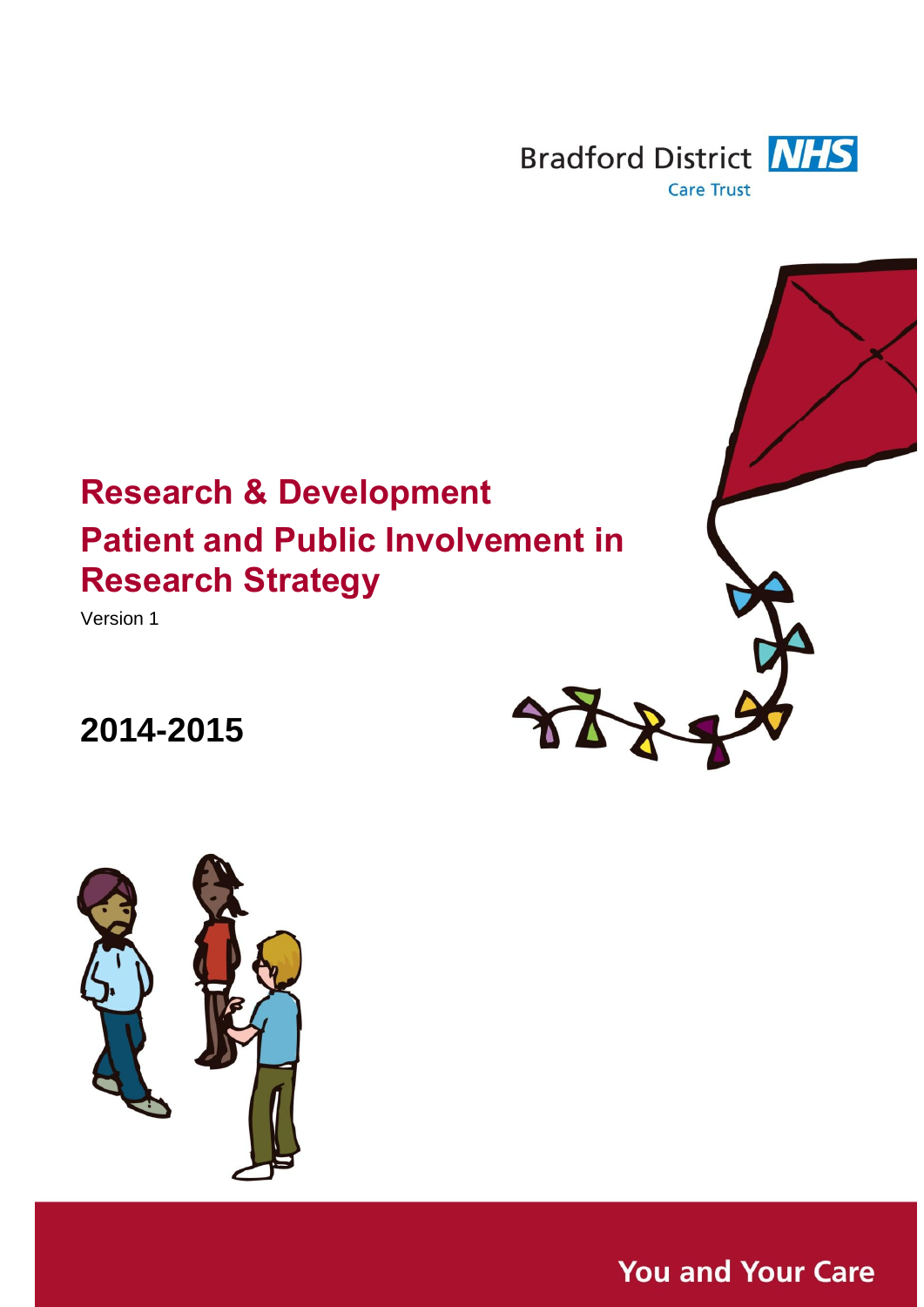## **Contents**

|      | Foreword                                                                                               | 3                       |  |  |  |
|------|--------------------------------------------------------------------------------------------------------|-------------------------|--|--|--|
|      | 1.0 Overview                                                                                           | 3                       |  |  |  |
|      | 2.0 Vision                                                                                             | 3                       |  |  |  |
|      | <b>3.0 Mission Statement</b>                                                                           | 3                       |  |  |  |
|      | 4.0 Goals                                                                                              | 4                       |  |  |  |
|      | 5.0 Links to Other Strategies, Policies and Procedures                                                 | 4                       |  |  |  |
|      | 6.0 Background                                                                                         | 4                       |  |  |  |
|      | 7.0 Levels of Involvement                                                                              | 5                       |  |  |  |
|      | 8.0 BDCT Services and Stakeholders<br>6                                                                |                         |  |  |  |
|      | 9.0 Current PPI in Research Activity                                                                   | 6                       |  |  |  |
| 10.0 | <b>Service User stories</b>                                                                            | $\overline{\mathbf{z}}$ |  |  |  |
| 11.0 | <b>Resources</b>                                                                                       | $\overline{\mathbf{z}}$ |  |  |  |
| 12.0 | <b>Action Plan</b>                                                                                     | 8                       |  |  |  |
| 13.0 | <b>Links</b>                                                                                           | 12                      |  |  |  |
| 14.0 | <b>Appendices</b>                                                                                      | 13                      |  |  |  |
|      | Appendix A - Glossary                                                                                  | 13                      |  |  |  |
|      | Appendix B - BDCT Internal Services                                                                    | 17                      |  |  |  |
|      | Appendix C - Current PPI Opportunities                                                                 | 18                      |  |  |  |
|      | Appendix D - Resources, training and support for patients and the public to be involved in<br>research | 19                      |  |  |  |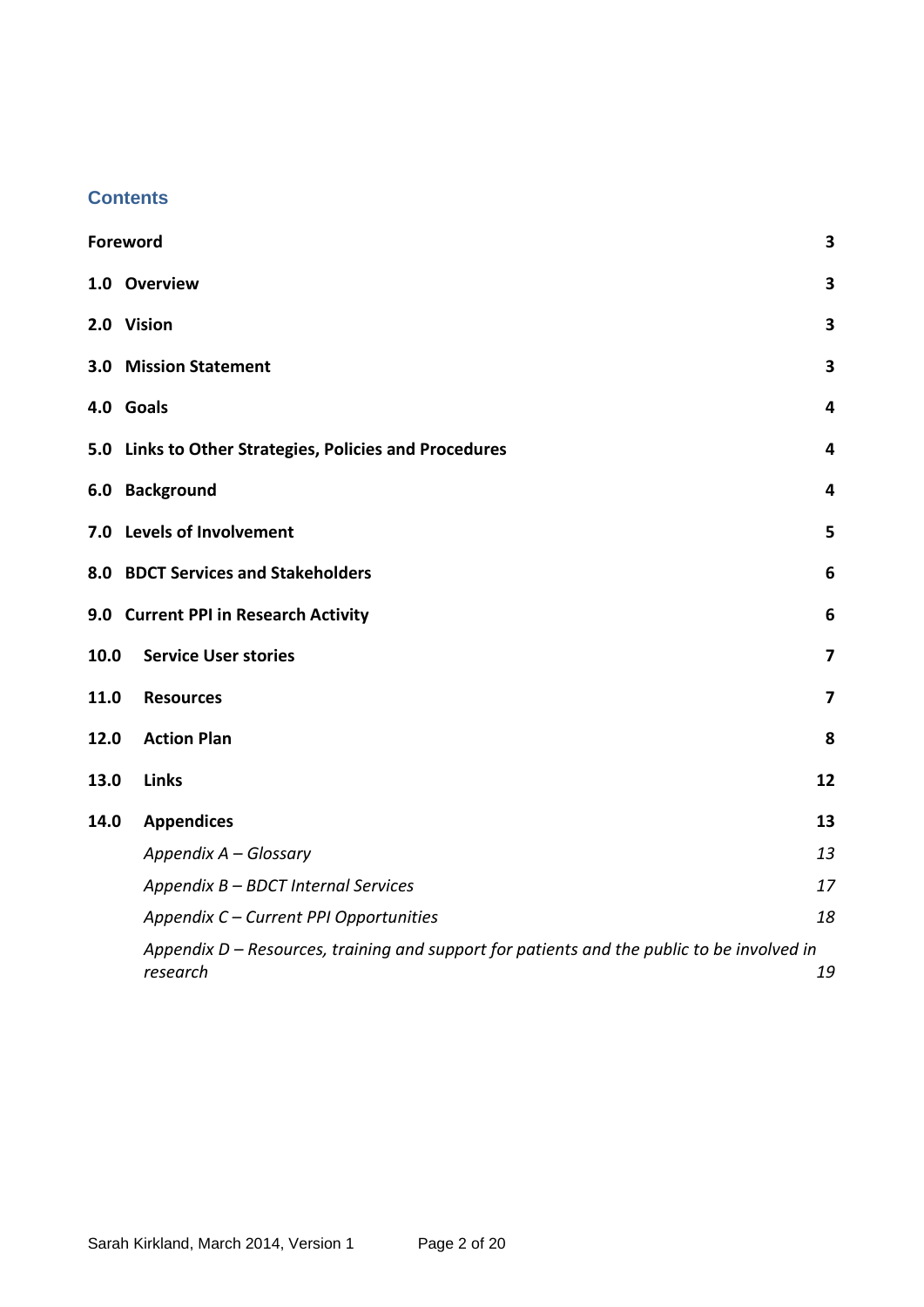# <span id="page-2-0"></span>**Foreword**

This Research and Development Patient and Public Involvement (R&D PPI) in Research Strategy has been developed to provide clarity and guidance on how Bradford District Care Trust (BDCT) plans to increase public and patient involvement in research for the period 2014 – 2015. It builds on previous work that the Trust has undertaken in this area e.g., XPLORE, a service user led research project and other existing involvement activities as part of the wider Trust strategy. The accompanying action plan will be used to deliver the PPI in Research Strategy. BDCT is committed to genuine involvement in research by implementing this strategy which will be overseen by an implementation group with adequate representation from carers, patients and the public. It has been ratified and approved by the Research Forum and the Service Governance Committee, which is a committee of the Executive Board.

# <span id="page-2-1"></span>**1.0 Overview**

The goal of research is to improve health and wellbeing. This is achieved by developing the evidence base about effective treatments and care and implementing evidence into practice. Public involvement in research is founded on the core principle that people who are affected by research have a right to have a say in what and how research is undertaken. $1$  Recent evidence has suggested that it is essential to include patients and the public in research to ensure quality.<sup>234</sup> Public, patients, service users and carers are 'experts by experience' of their own health problems and can enable us to produce research that is relevant to our communities.

# <span id="page-2-2"></span>**2.0 Vision**

1

<span id="page-2-3"></span>People at the Heart of Research

# **3.0 Mission Statement**

To inspire patients, carers and the public to be involved in research, now and in the future.

<sup>3</sup> Department of Health (2013) The NHS Constitution for England. DH 1-16

<https://www.gov.uk/government/publications/the-nhs-constitution-for-england><br>4 JNVOLVE (2013) Priofing pateo for researchers: involving the public in NHS

<sup>1</sup> Staley K. (2009) Exploring Impact: Public involvement in NHS, public health and social care research. INVOLVE, Eastleigh, p12

<sup>2</sup> Oliver S., Clarke-Jones L., Rees R., Milne R., Buchanan P., Gabbay J., Gyte G., Oakley A. and Stein K. (2004) 'Involving consumers in research and development agenda setting for the NHS: developing an evidence-based approach.' *Health Technology Assessment*; Vol. 8: No. 15

INVOLVE (2012) Briefing notes for researchers: involving the public in NHS, public health and social care research. INVOLVE, Eastleigh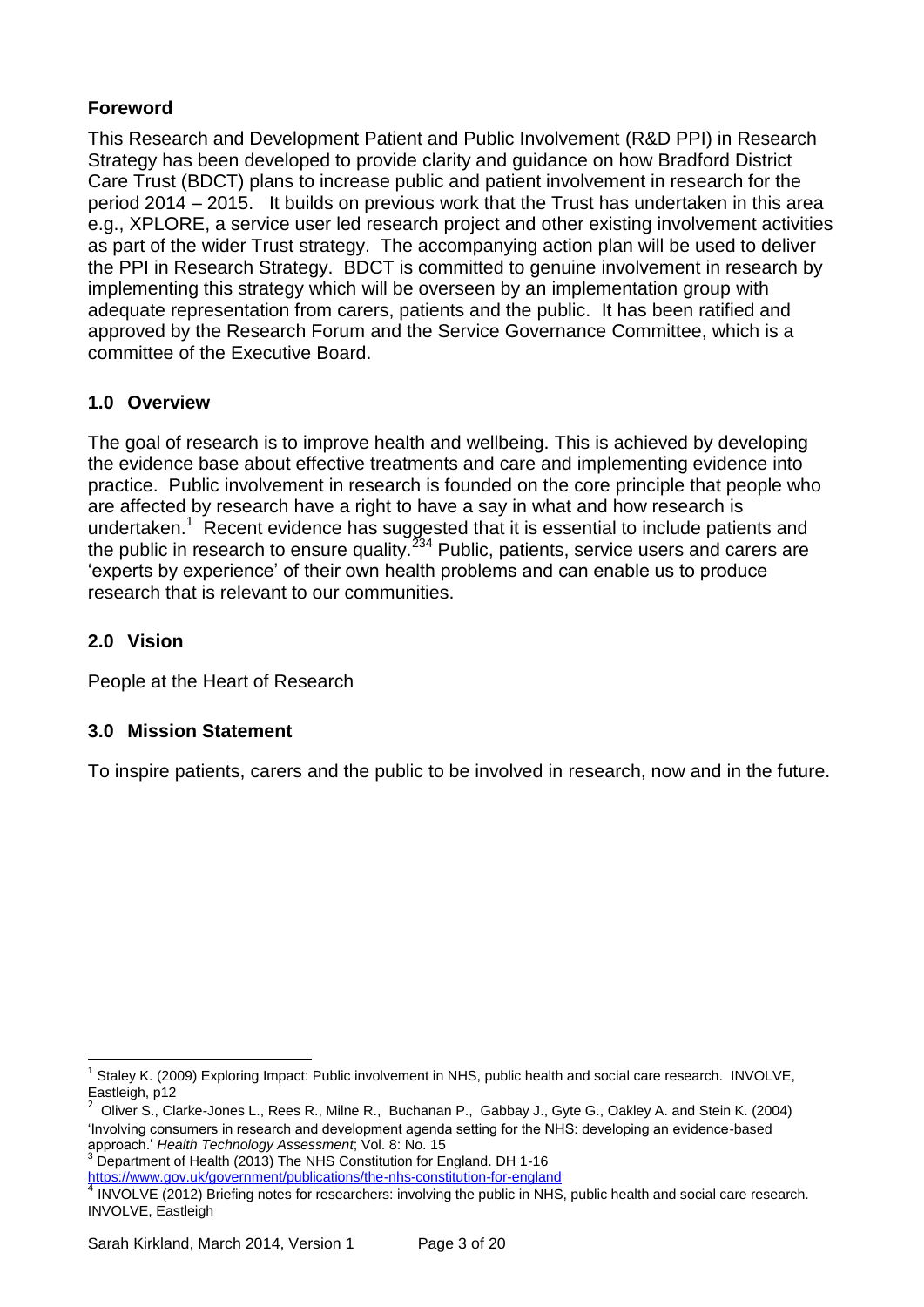# <span id="page-3-0"></span>**4.0 Goals**

The Research Strategy, v.2 (section 7.4) confirms BDCT's commitment to increasing public, service user and carer involvement and in particular:

- 1. To broaden service user and carer involvement at all stages of the research cycle, from design to dissemination, across all sections of the communities we serve.
- 2. To be an active partner within the Yorkshire & Humber Local Clinical Research Network hub initiatives including service user representation at the regional meetings.
- 3. To offer training opportunities for the public, service users and carers who have expressed an interest in active involvement in research.
- 4. To actively develop partnerships with Clinical Commissioning Groups (CCGs) and Commissioning Support Units (CSUs).
- 5. To ensure our research has an impact outside of academia and is transferred into practice across hospitals, health centres, community mental health teams and community services.

# <span id="page-3-1"></span>**5.0 Links to Other Strategies, Policies and Procedures**

This R&D PPI in Research Strategy has been compiled to support and complement the overarching BDCT Research Strategy (v.2) and Involving You (3) – From Involvement to Empowerment Strategy<sup>5</sup>. It also supports a number of key national strategic healthcare documents including Liberating the NHS, High Quality Care for All, the Francis Report and The NHS Constitution. Further documents which are helpful for supporting PPI in research at BDCT are:

- Policy on payment and reimbursement for service user and carer involvement
- Volunteering policy
- Nursing Strategy

# <span id="page-3-2"></span>**6.0 Background**

INVOLVE<sup>6</sup> defines public involvement in research as research being carried out 'with' or 'by' members of the public rather than 'to', 'about' or 'for' them.

The term 'public' includes patients, carers, service users and people from organisations that represent people who use services. Involvement, engagement and participation are often linked and though they are distinct, they complement each other. PPI is increasingly recognised as a leading driver of quality research in the NHS

*'No matter how complicated the research, or how brilliant the researcher, patients and the public always offer unique, invaluable insights.* (*Dame Sally Davies, the Chief Medical Officer in England).*

<sup>1</sup> <sup>5</sup> The Involving You Strategy and Action Plan has been in place since July 2008 and provides a framework for developing BDCT's involvement activities

<sup>&</sup>lt;sup>6</sup> INVOLVE is a national advisory group that supports greater public involvement in NHS, public health and social care research. INVOLVE is funded by and part of the **National Institute of Health [Research](http://www.nihr.ac.uk/)** (NIHR).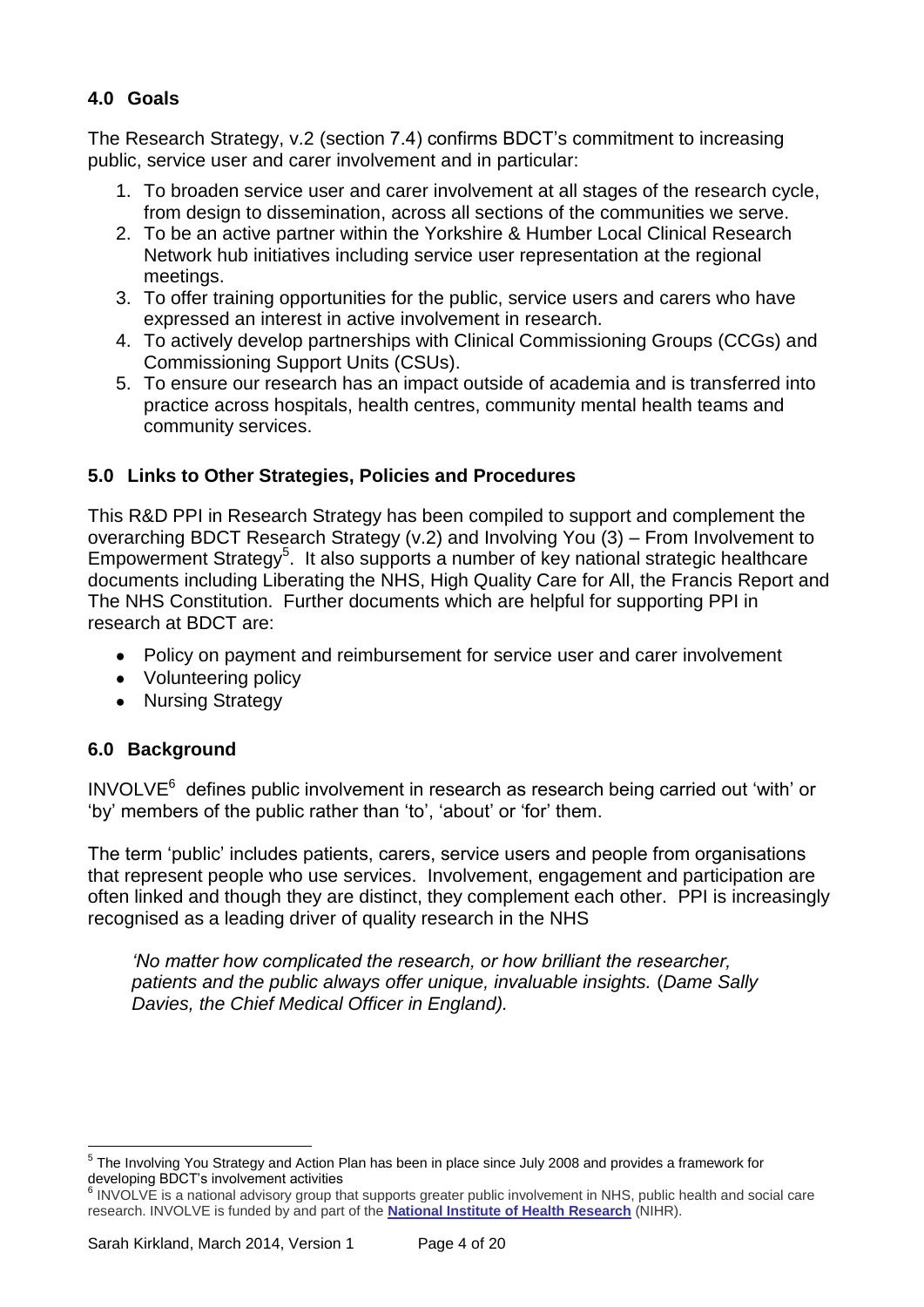# <span id="page-4-0"></span>**7.0 Levels of Involvement**

Traditionally levels of involvement were viewed as hierarchical i.e. some were perceived as being more worthwhile or genuine than others. At the top of the hierarchy was full 'citizen control' where every decision is made by those that would be affected. At the bottom of the hierarchy those affected by decisions are, at worst, ignored or, at best, informed after the fact. INVOLVE, the national advisory group that supports greater public involvement in NHS, public health and social care research suggests that engagement is a continuum typified by consultation, collaboration and control.

Bradford District Care Trust believes that *all* involvement has value if the motivation is genuine and the process transparent. Furthermore, BDCT recognises that all involvement is inter-related and importantly that not all individuals would wish to be involved. The following diagram illustrates how the key typologies of involvement overlap where service users, carers and the public may encounter some of these or none at all.

Figure 1: The BDCT model of Inter-relational Involvement



The table below shows some examples of involvement activities and how they might fit within the typologies.

| <b>Involvement typology</b> | <b>Example of involvement activity</b>           |
|-----------------------------|--------------------------------------------------|
| Control                     | Joint applicant or co-applicants on grant        |
|                             | proposals                                        |
|                             | Identifying research priorities                  |
| Collaboration               | Undertaking fieldwork, analysis, report/paper    |
|                             | writing                                          |
| Consultation                | Advisory/steering group members                  |
|                             | <b>Steering</b>                                  |
|                             | Reviewing materials e.g. participant information |
|                             | sheets                                           |
|                             |                                                  |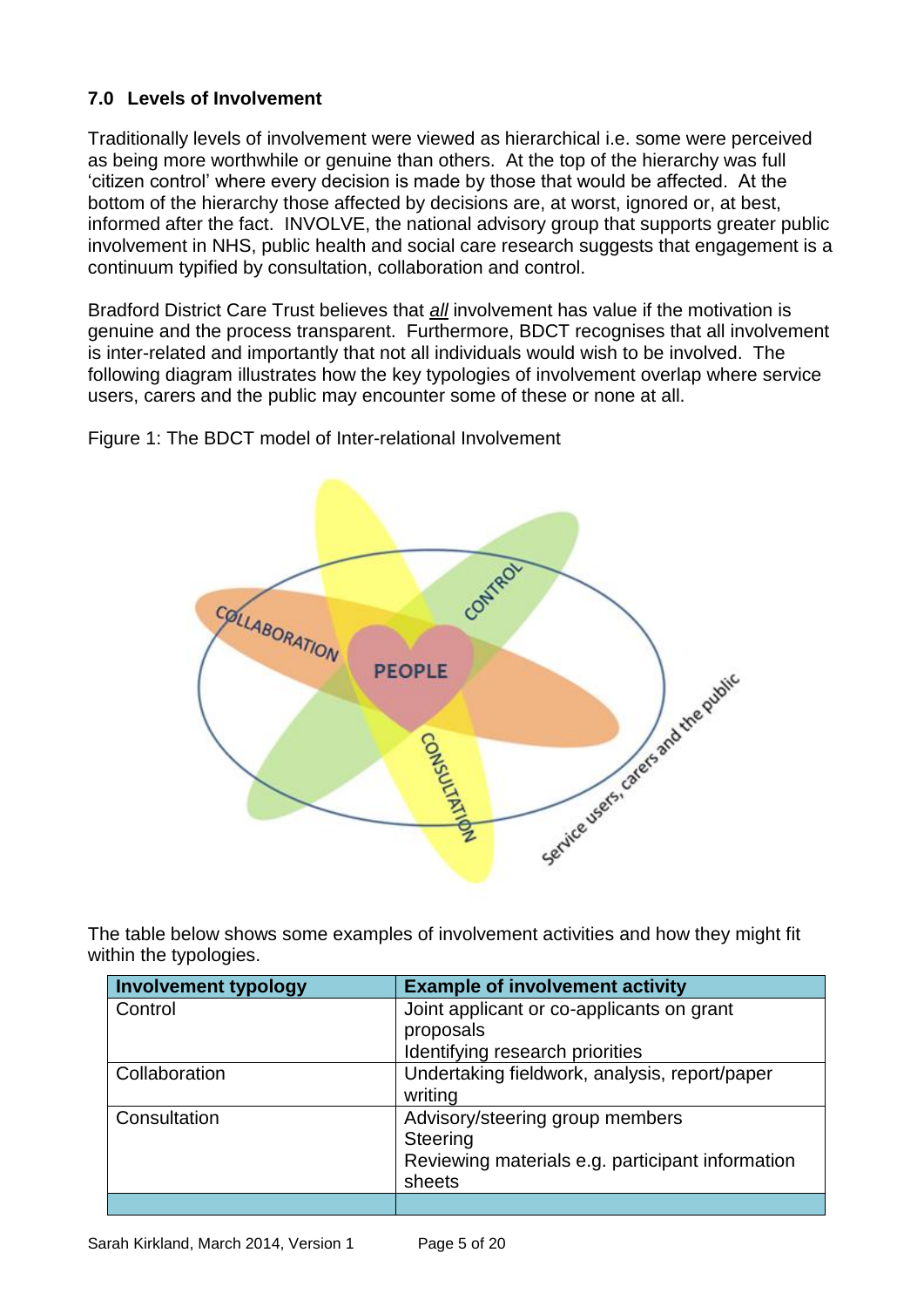The activities within this table may be carried out in greater or lesser depth and with more or less autonomy thus blurring the definitions of 'control', 'collaboration' and 'consultation'.

# <span id="page-5-0"></span>**8.0 BDCT Services and Stakeholders**

The expansion of the BDCT remit beyond mental health and learning disabilities into a range of community services means that BDCT now provides a diverse range of services across Bradford and Airedale. This means that scope for research activity, and therefore PPI in research can be found across a wide range of services, full details of which can be found in [Appendix B.](#page-16-0)

The R&D team also has strong working relationships with a number of universities, including Leeds, Bradford and Huddersfield, as well as the Bradford Institute for Health Research. In addition, it has strong links with Sheffield and York through the Collaboration for Leadership in Applied Health Research and Care (CLAHRC).

# <span id="page-5-1"></span>**9.0 Current PPI in Research Activity**

BDCT aims to ensure patients, carers and the public are involved at all stages of the research cycle. Details of existing service user involvement groups at BDCT can be found in [Appendix C](#page-17-0) and a list of our existing research projects can be found in [Appendix D.](#page-18-0)

# Figure 2: The Research Cycle



At the current time we do not include patients and the public in all aspects of the research cycle. A new management and implementation group for the delivery of this strategy will be convened and will address this (see Action Plan, objective (b)). The new group will be comprised of senior members of the R&D team who are experienced in the delivery of PPI as well as a number of service user representatives who will be receive a high level of training and support.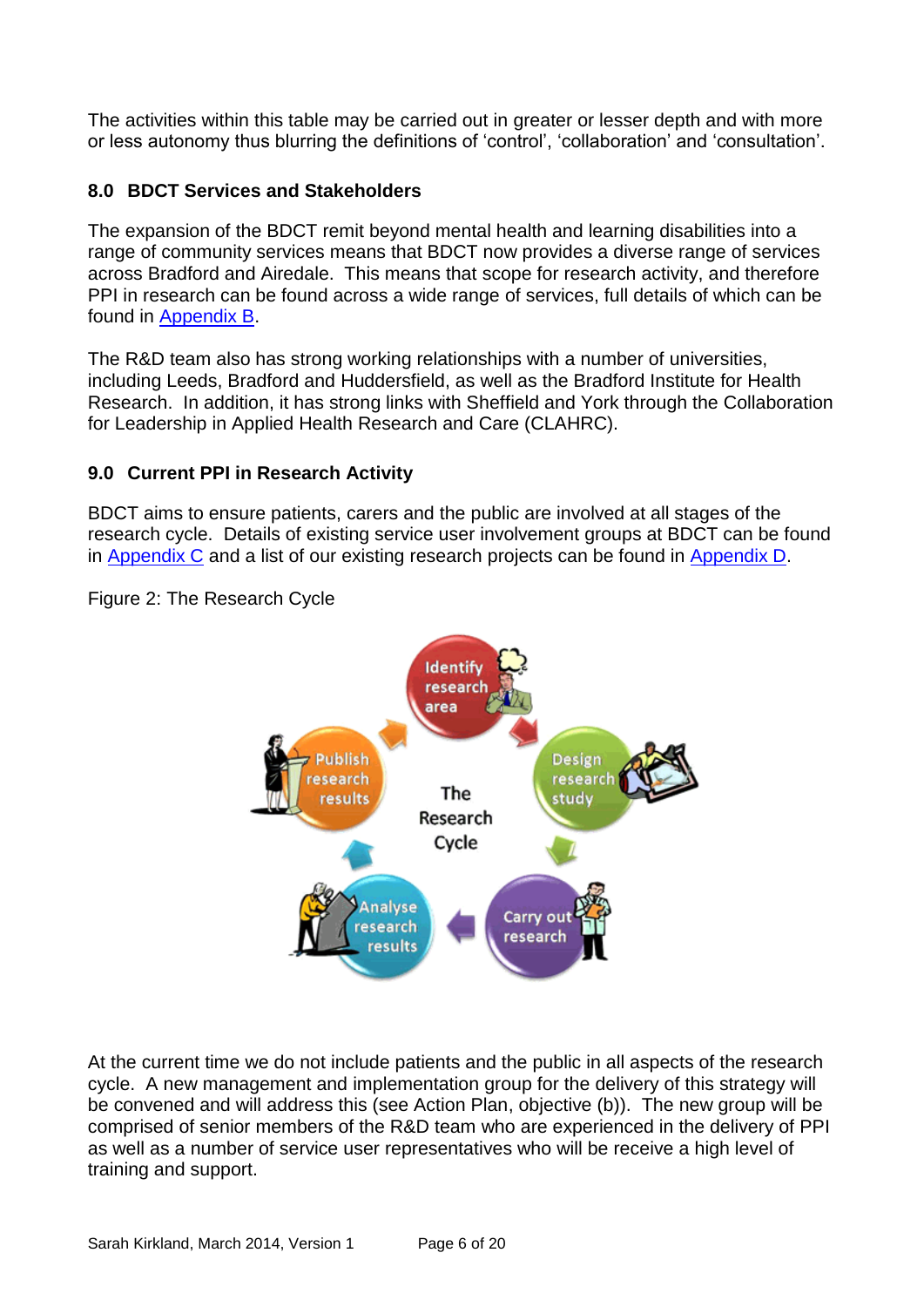## <span id="page-6-0"></span>**10.0 Service User stories**

People often find that taking part in research activity can be very helpful, even where there is no direct benefit to them personally. The quote below is from a service user who took part in a clinical trial of anti-depression medication at BDCT.

## *"Just to have done the study makes me feel useful and helpful instead of useless and pathetic, I pray by taking part in research studies such as this one I may start to learn how to live and love again before it is too late –thanks for helping me" ADD Study Research participant*

As well as taking part in research as participants, BDCT encourages patients, carers and the public to become actively involved in research. The quote below is from a service user who took part in a service user led research project looking at the effect of long journey times on the mental health of service users.

*The key element I enjoy is being involved with a group of researchers from different backgrounds, which include other "Service Users". Doing research is a challenge, and the support given, whether it is through training, regular group "XPLORE" meetings, or learning new skills, makes the whole process enjoyable.*

## *XPLORE service user researcher*

## <span id="page-6-1"></span>**11.0 Resources**

A range of resources, training and support to help develop skills and knowledge in research is available and details can be found in [Appendix D.](#page-18-0)

Our research team can also provide details of available funding sources and can help with applications for grants, bursaries and charitable funding. For example, most grant applications now require a PPI plan which should generally be around 10 – 20% of the total cost, depending on the type of study and we can help with drawing up these plans where required.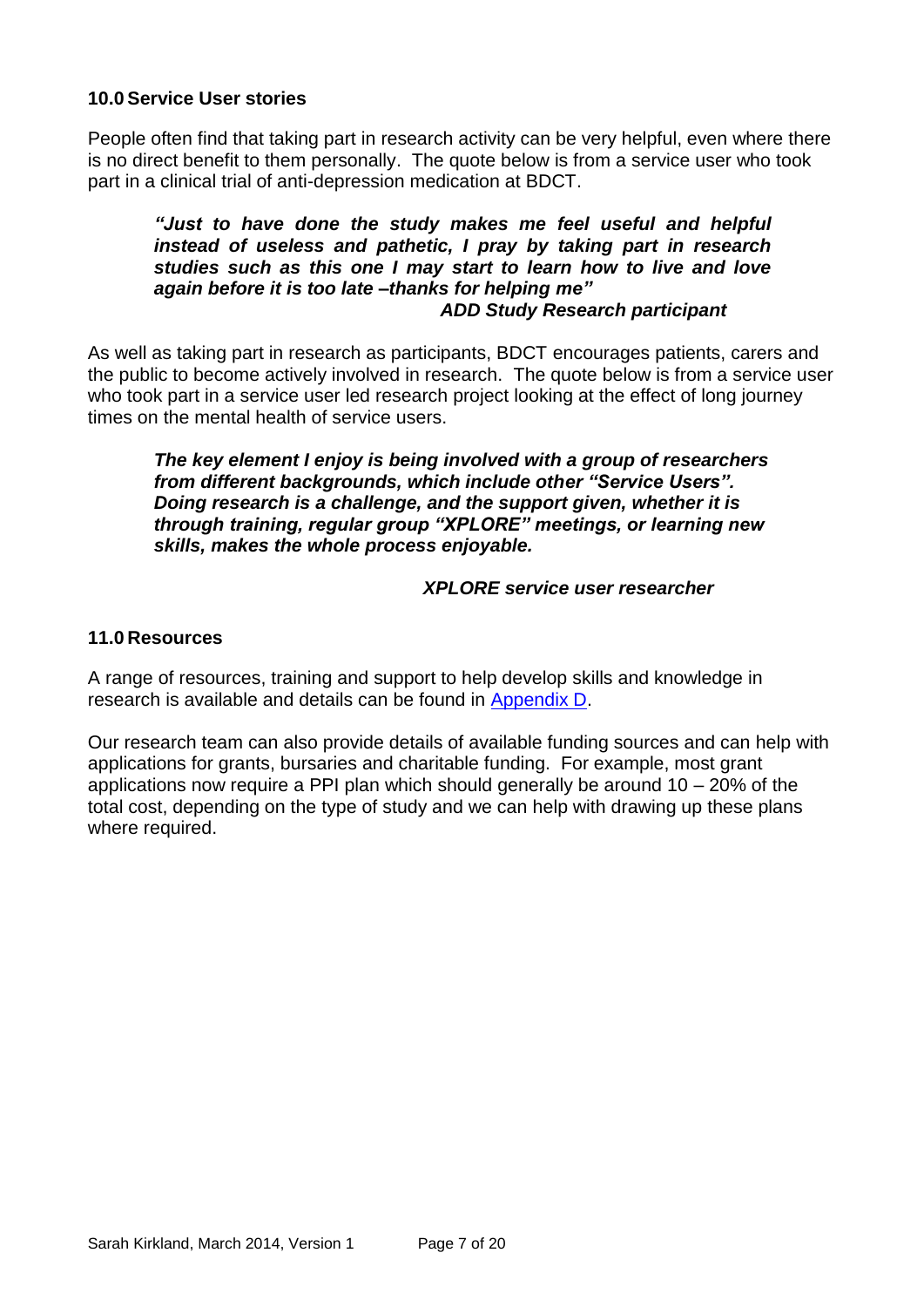# <span id="page-7-0"></span>**12.0 Action Plan**

| Goal      | <b>Objective</b>                                                                                                    | <b>Action</b>                                                                                                                                                                                                                                                                            | Lead                                                                                             | <b>Timeframe</b>     |
|-----------|---------------------------------------------------------------------------------------------------------------------|------------------------------------------------------------------------------------------------------------------------------------------------------------------------------------------------------------------------------------------------------------------------------------------|--------------------------------------------------------------------------------------------------|----------------------|
| 1.        | (a) To develop a<br>new management<br>and<br>implementation<br>group to deliver the<br>PPI in Research<br>strategy. | Decide what the<br>$\bullet$<br>group will be called.<br>Elect a rolling Chair<br>٠<br>and Co-Chair at first<br>meeting of the<br>management group<br>(preference for at                                                                                                                 | Janine Bestall<br>(JB, Chair of<br>Strategy<br>Development<br>Group)<br><b>JB</b>                | Mar 2014<br>Mar 2014 |
|           |                                                                                                                     | least one lay member<br>to be co-chair)<br>Develop and increase<br>٠<br>membership from<br>strategy development<br>steering group                                                                                                                                                        | JB                                                                                               | Mar 2014             |
|           |                                                                                                                     | Develop Terms of<br>٠<br>Reference, including<br>aims & objectives,<br>chair, membership,<br>quoracy, meeting<br>frequency and<br>reporting                                                                                                                                              | <b>New Chair (and</b><br>members) of<br>implementation<br>group, to be<br>decided                | April 2014           |
|           |                                                                                                                     | arrangements<br>Establish guidelines<br>٠<br>for ensuring that<br>standard operating<br>procedures for<br>research are<br>assessed by patients<br>and the public                                                                                                                         | Angela Ross<br>(AR, Manager of<br>R&D<br>department)                                             | April 2014           |
|           |                                                                                                                     | Agree research and<br>$\bullet$<br>PPI definitions,<br>principles and<br>terminology to<br>establish common<br>reference point for all<br>members                                                                                                                                        | <b>Service User</b><br>rep lead, to be<br>confirmed                                              | To be<br>agreed      |
| 1. and 5. | (b) To engage<br>service users,<br>carers and the<br>public in the BDCT<br>area in research                         | Create opportunities<br>$\bullet$<br>for PPI in the research<br>cycle via the<br>governance office by:<br>(1) Identifying on-<br>going and proposed<br>projects, (2) Training<br>PPI lay advisors and<br>(3) Linking PPI<br>opportunities (see<br>Appendix C) and<br>trained individuals | Sarah Kirkland<br>(SK, Research<br>Governance<br>Lead) + Service<br>User Rep, to be<br>confirmed | To be<br>agreed      |
|           |                                                                                                                     | Create and lead a PPI<br>٠<br>forum for developing a<br>research proposal into<br>severe mental illness<br>(SMI) and diabetes.<br>This is part of BDCT's                                                                                                                                 | <b>SK</b>                                                                                        | <b>June 2014</b>     |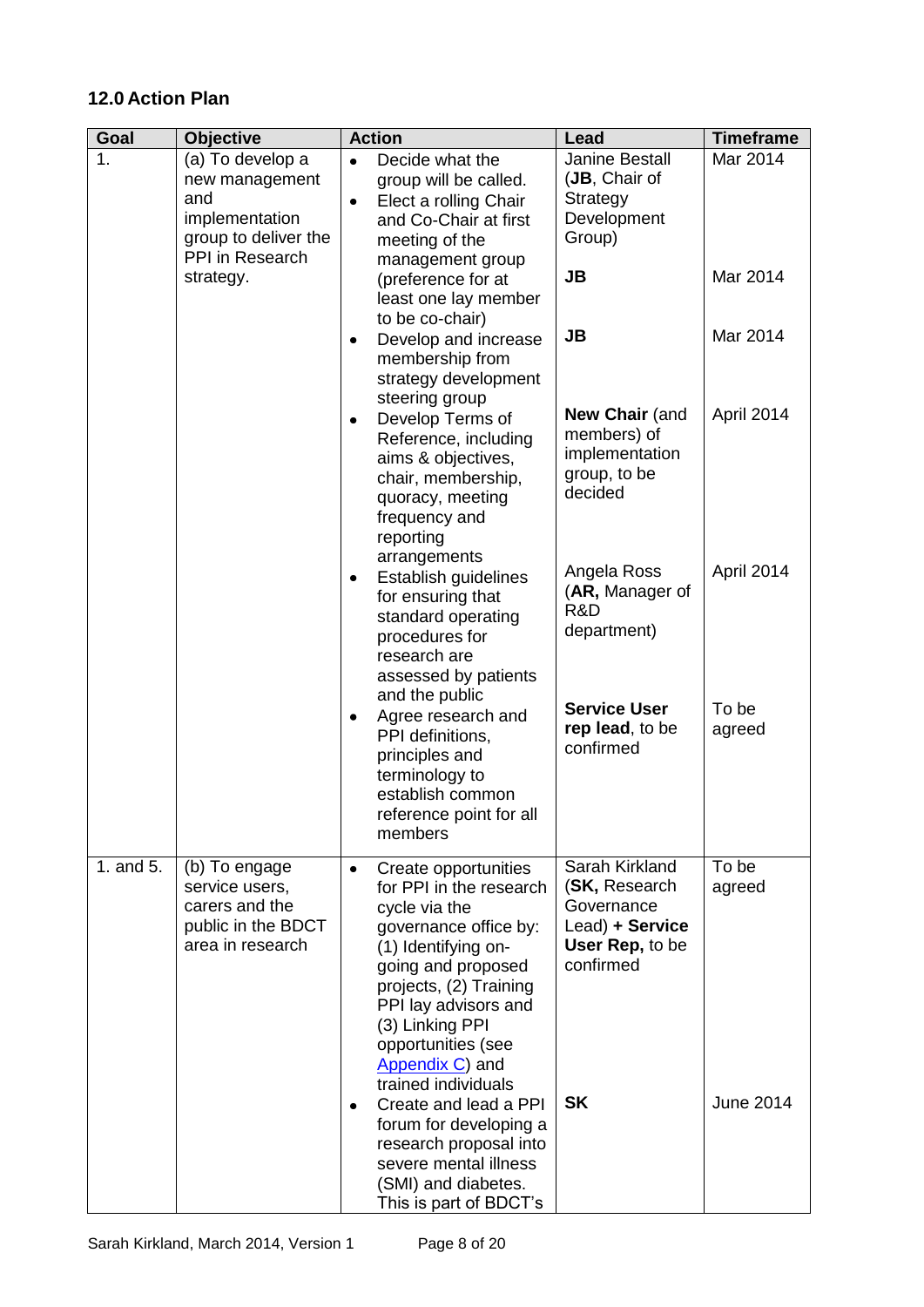| Goal | <b>Objective</b>                                                                                                                 | <b>Action</b>                                                                                                                                                               | Lead                                                       | <b>Timeframe</b> |
|------|----------------------------------------------------------------------------------------------------------------------------------|-----------------------------------------------------------------------------------------------------------------------------------------------------------------------------|------------------------------------------------------------|------------------|
|      |                                                                                                                                  | contribution to the<br>SMI theme of<br>CLAHRC2<br>(Collaborations for<br>Leadership and<br><b>Applied Health</b><br>Research and Care)<br>$2014 - 2018.$                    |                                                            |                  |
| 1.   | (c)To improve<br>public confidence<br>in, and<br>understanding of,<br>clinical research<br>through greater<br>patient and public | Continue to raise the<br>$\bullet$<br>profile of research<br>through active<br>involvement in NIHR<br>campaigns such as<br>'OK to ask' and other<br><b>NIHR</b> initiatives | Alison<br>Barraclough<br>(AB, Clinical<br>Studies Officer) | Ongoing          |
|      | involvement                                                                                                                      | Ensure the research<br>$\bullet$<br>statement is added to<br>all patient/service user<br>letters and is suitably<br>evaluated                                               | AB/AR                                                      | To be<br>agreed  |
|      |                                                                                                                                  | Promote PPI in the<br>$\bullet$<br>foundation Trust<br>newsletter                                                                                                           | <b>AB</b>                                                  | Ongoing          |
|      |                                                                                                                                  | Promote PPI in the<br>$\bullet$<br>Trust at induction<br>stands supported by<br>trained individuals.                                                                        | <b>SK</b>                                                  | Ongoing          |
| 1.   | (d) Develop online<br>and paper-based<br>materials for<br>communicating<br>with patients and<br>the public about<br>involvement  | Develop a database<br>$\bullet$<br>of service users,<br>carers and members<br>of the public who<br>would like to<br>participate in research<br>at BDCT                      | <b>AR</b> with support<br>from IT officer                  | To be<br>agreed  |
|      | opportunities in<br>research.                                                                                                    | Develop a web portal<br>$\bullet$<br>for PPI to also link in<br>with regional portal for<br>Y&H                                                                             | <b>AR</b> with support<br>from IT officer                  | To be<br>agreed  |
|      |                                                                                                                                  | Develop a 'Research<br>٠<br>Information Manual' to<br>go in all<br>outpatient/clinic<br>receptions co-<br>produced with service<br>users.                                   | <b>AR + Service</b><br>User Rep to be<br>decided           | To be<br>agreed  |
|      |                                                                                                                                  | Provide quarterly<br>٠<br>updates of 'PPI<br>opportunities' to all<br>staff and<br>outpatient/clinic                                                                        | <b>SK</b> with support<br>from admin                       | Ongoing          |
|      |                                                                                                                                  | receptions<br>Place campaign<br>$\bullet$<br>screen savers on<br><b>Trust and University</b><br>TV screens                                                                  | <b>AB</b>                                                  | Ongoing          |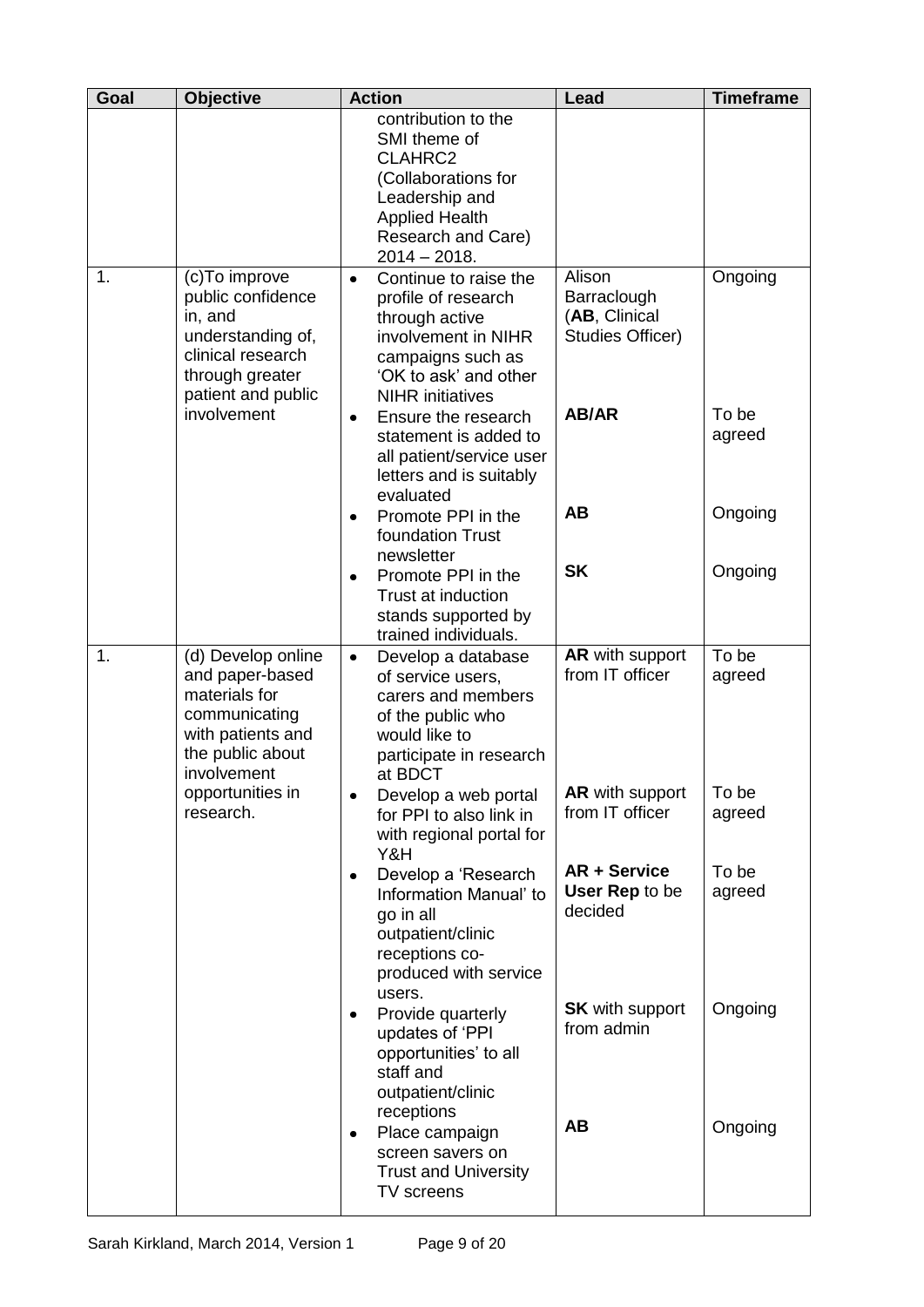| Goal      | <b>Objective</b>                                                                                                                                                                                                                                                                                                    | <b>Action</b>                                                                                                                                                                                                                                                                                                                                                                                                                                                                                                                                                           | Lead                                                                                            | <b>Timeframe</b>            |
|-----------|---------------------------------------------------------------------------------------------------------------------------------------------------------------------------------------------------------------------------------------------------------------------------------------------------------------------|-------------------------------------------------------------------------------------------------------------------------------------------------------------------------------------------------------------------------------------------------------------------------------------------------------------------------------------------------------------------------------------------------------------------------------------------------------------------------------------------------------------------------------------------------------------------------|-------------------------------------------------------------------------------------------------|-----------------------------|
|           |                                                                                                                                                                                                                                                                                                                     | ٠                                                                                                                                                                                                                                                                                                                                                                                                                                                                                                                                                                       | <b>AB</b>                                                                                       | <b>April 2015</b>           |
|           |                                                                                                                                                                                                                                                                                                                     | Add our details to<br>$\bullet$<br>council booklet of<br>services.<br>Use examples of good<br>$\bullet$<br>practice of PPI in<br>research including the<br>impact of this on<br>portal and to support<br>promotional activities                                                                                                                                                                                                                                                                                                                                         | <b>AR</b>                                                                                       | Ongoing                     |
| 2. and 4. | (e) To develop and                                                                                                                                                                                                                                                                                                  | Identify, support and<br>$\bullet$                                                                                                                                                                                                                                                                                                                                                                                                                                                                                                                                      | <b>AR/SK/AB</b>                                                                                 | Ongoing                     |
|           | support alliances<br>with key<br>stakeholders, i.e.,<br>service user and<br>carers group, the<br>public,<br>researchers,<br>government,<br>appropriate interest<br>groups, funders<br>and sponsors,<br>CCGs, CSUs. In<br>particular to<br>increase<br>involvement in<br>research amongst<br>hard to reach<br>groups | develop key<br>partnerships by visible<br>representation at key<br>events and fora<br>Develop and maintain<br>$\bullet$<br>a register of internal<br>and external links with<br>a named contact e.g.<br><b>BME, LGBT internal</b><br>networks and<br>Voluntary, Faith &<br><b>Community Services</b><br>(VCFS), Healthwatch,<br><b>BAMHAG</b> etc.<br>Develop an online<br>$\bullet$<br>information source for<br>researchers on how to<br>access PPI in<br>research, e.g., to<br>access a reviewer for<br>participant information<br>sheets (PIS) and<br>consent forms | <b>SK</b> with support<br>from admin/IT<br>officer<br><b>AR</b> with support<br>from IT Officer | <b>June 2015</b><br>Ongoing |
|           |                                                                                                                                                                                                                                                                                                                     | Run a development<br>٠<br>day/workshop to<br>identify and prioritise<br>research questions<br>from (i) a service user<br>and carer perspective<br>(ii) joint stakeholder,<br>service user, carer<br>and professional<br>perspective.                                                                                                                                                                                                                                                                                                                                    | All                                                                                             | To be<br>agreed             |
| 3.        | (f) To ensure that                                                                                                                                                                                                                                                                                                  | Review resources,<br>$\bullet$                                                                                                                                                                                                                                                                                                                                                                                                                                                                                                                                          | <b>AB</b>                                                                                       | Feb 2015                    |
|           | carers, patients                                                                                                                                                                                                                                                                                                    | training and support in                                                                                                                                                                                                                                                                                                                                                                                                                                                                                                                                                 |                                                                                                 |                             |
|           | and the public have<br>access to                                                                                                                                                                                                                                                                                    | the table in Appendix<br>$D$ annually                                                                                                                                                                                                                                                                                                                                                                                                                                                                                                                                   |                                                                                                 |                             |
|           | appropriate                                                                                                                                                                                                                                                                                                         | Ensure all staff are<br>$\bullet$                                                                                                                                                                                                                                                                                                                                                                                                                                                                                                                                       | All                                                                                             | Feb 2015                    |
|           | resources and                                                                                                                                                                                                                                                                                                       | aware of the                                                                                                                                                                                                                                                                                                                                                                                                                                                                                                                                                            |                                                                                                 |                             |
|           | training to support<br>them in being                                                                                                                                                                                                                                                                                | resources, training                                                                                                                                                                                                                                                                                                                                                                                                                                                                                                                                                     |                                                                                                 |                             |
|           | involved in                                                                                                                                                                                                                                                                                                         | and support available<br>Link with regional and<br>٠                                                                                                                                                                                                                                                                                                                                                                                                                                                                                                                    | <b>Shahid Islam</b>                                                                             | Ongoing, to                 |
|           | research.                                                                                                                                                                                                                                                                                                           |                                                                                                                                                                                                                                                                                                                                                                                                                                                                                                                                                                         | (SI, Patient                                                                                    | be                          |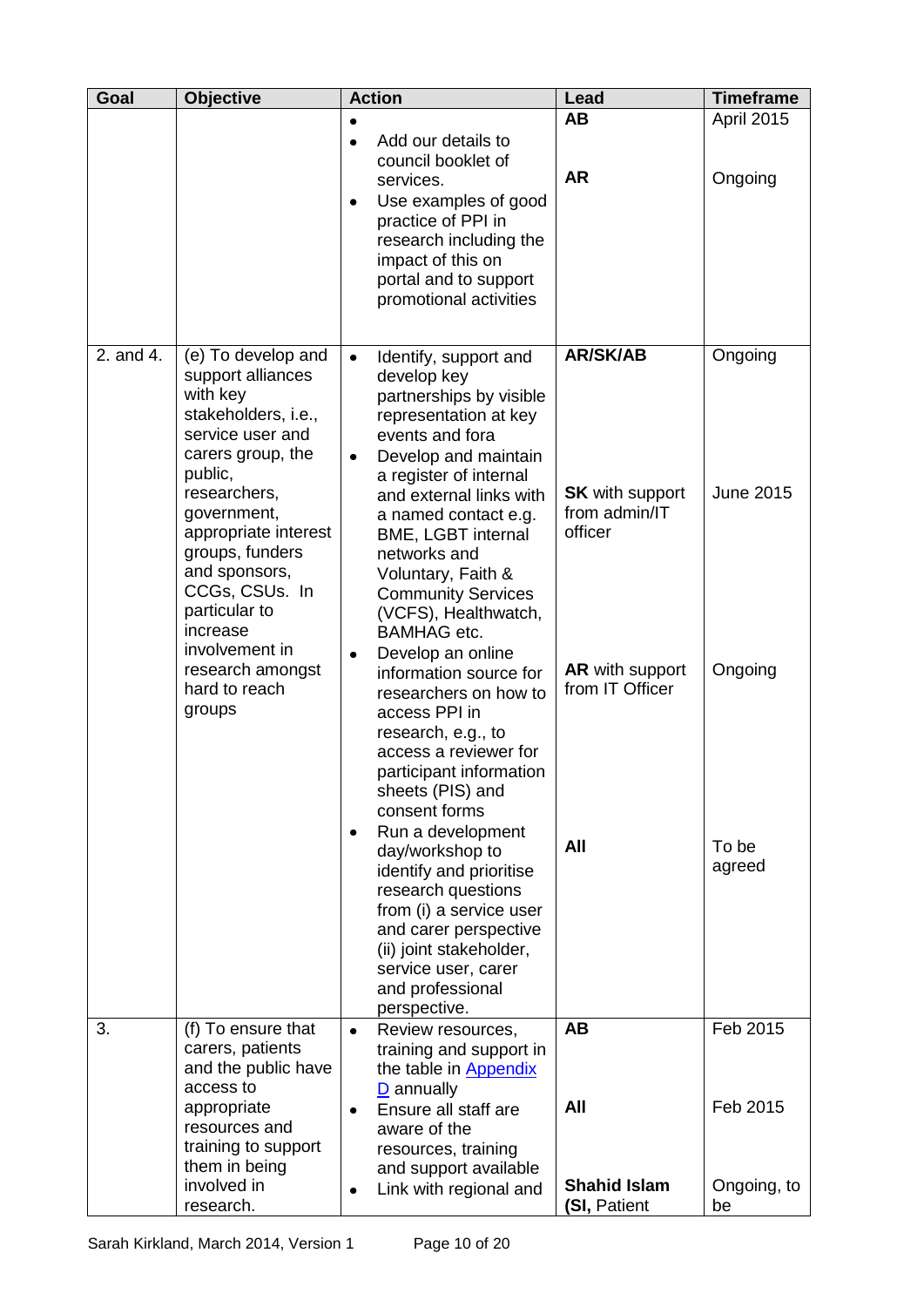| Goal | <b>Objective</b>                                                                                                                                   | <b>Action</b>                                                                                                                                                                                                              | Lead                    | <b>Timeframe</b>                                    |
|------|----------------------------------------------------------------------------------------------------------------------------------------------------|----------------------------------------------------------------------------------------------------------------------------------------------------------------------------------------------------------------------------|-------------------------|-----------------------------------------------------|
|      |                                                                                                                                                    | national opportunities<br>for training e.g. EPAP<br>Work with<br>$\bullet$<br>Involvement team and<br>existing strategies to<br>assess the training<br>needs of patients,<br>carers and the public<br>in being involved in | Improvement<br>Manager) | reviewed<br>Oct 2014                                |
|      |                                                                                                                                                    | research.<br>Monitor training<br>٠<br>process and<br>outcomes including<br>collection of feedback<br>about satisfaction with<br>resources and<br>effectiveness of these.                                                   | <b>SK</b>               | Ongoing<br>with<br>quarterly<br>reports to<br>group |
| 5.   | (g) To monitor and<br>evaluate the<br>effectiveness and<br>impact of patient<br>and public<br>involvement in<br>research and<br>disseminate to all | Embed PPI activity in<br>$\bullet$<br>all BDCT Research<br>Governance,<br>Approvals and<br>Monitoring and Audit<br><b>Standard Operating</b><br>Procedures                                                                 | <b>SK</b>               | <b>July 2014</b>                                    |
|      | stakeholders. To<br>ensure appropriate                                                                                                             | Survey researchers to<br>$\bullet$<br>determine added<br>value from PPI                                                                                                                                                    | <b>SK</b>               | Jan 2015                                            |
|      | levels of<br>recognition and<br>reward for<br>involvement are<br>maintained.                                                                       | Survey patients and<br>$\bullet$<br>members of the public<br>involved in research<br>to find out their<br>experiences and how<br>they might be<br>improved                                                                 | <b>SK</b>               | Jan 2015                                            |
|      |                                                                                                                                                    | Disseminate findings<br>٠<br>to key local and<br>national stakeholders<br>Develop advice on<br>٠                                                                                                                           | <b>SK</b>               | Mar 2015                                            |
|      |                                                                                                                                                    | how to demonstrate<br>the impact of PPI<br>activity in research.                                                                                                                                                           | <b>SK</b>               | Dec 2015                                            |
|      |                                                                                                                                                    | Review activity across<br>٠<br>all areas of the<br>research cycle and<br>prioritise activity for<br>2015/16                                                                                                                | <b>SK</b>               | Jan 2015                                            |
|      |                                                                                                                                                    | To ensure an<br>$\bullet$<br>adequate mechanism<br>is in place for<br>capturing and<br>rewarding PPI<br>endeavours across<br>the Trust                                                                                     | <b>SK</b>               | Jan 2015                                            |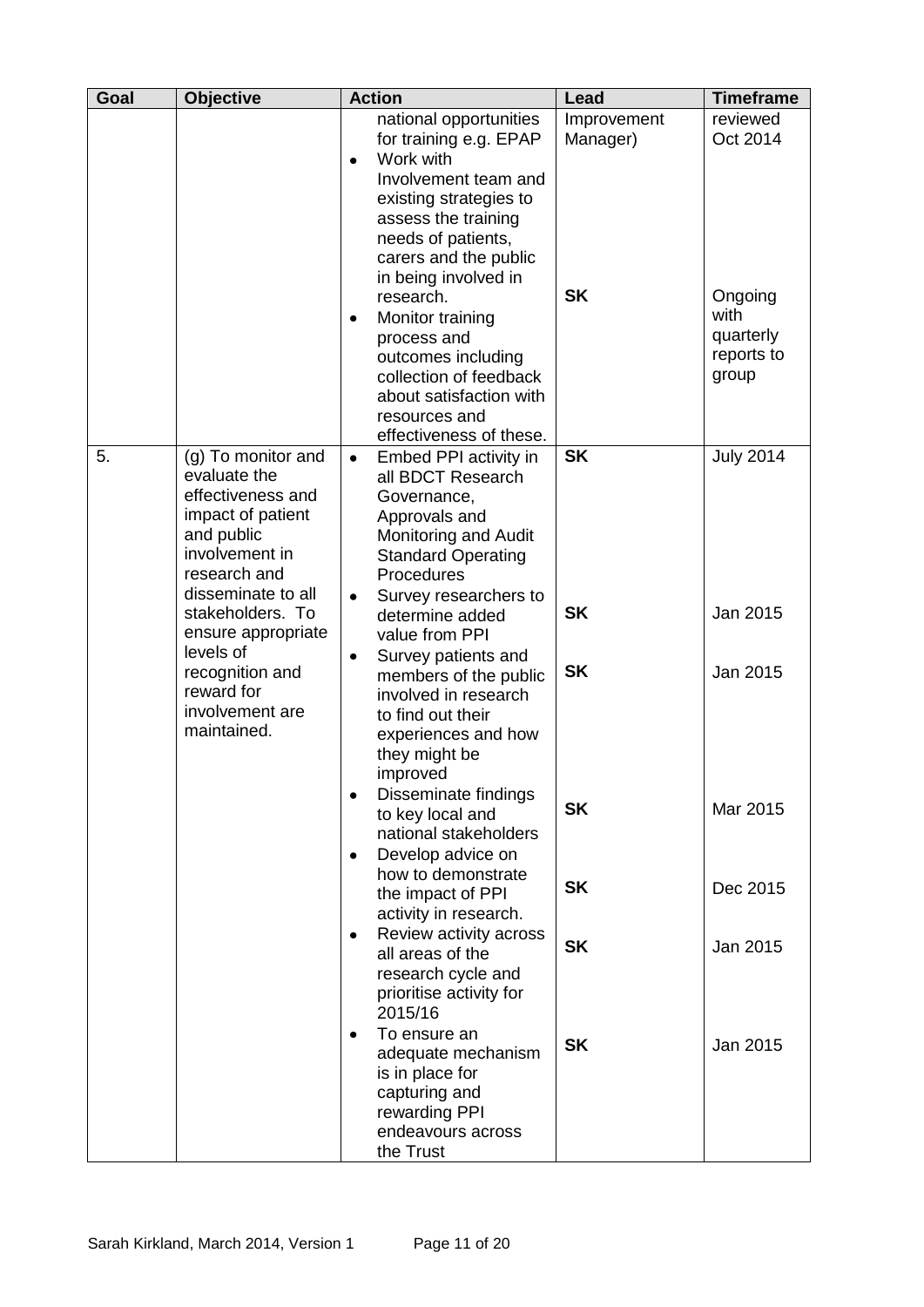# <span id="page-11-0"></span>**13.0 Links**

[www.bdct.nhs.uk](http://www.bdct.nhs.uk/)

[www.invo.org.uk/](http://www.invo.org.uk/) (INVOLVE)

[www.rds-yh.nihr.ac.uk/](http://www.rds-yh.nihr.ac.uk/) (Research Design Service, Y&H)

[www.bamhag.org.uk](http://www.bamhag.org.uk/) (Bradford & Airedale Mental Health Advocacy Group)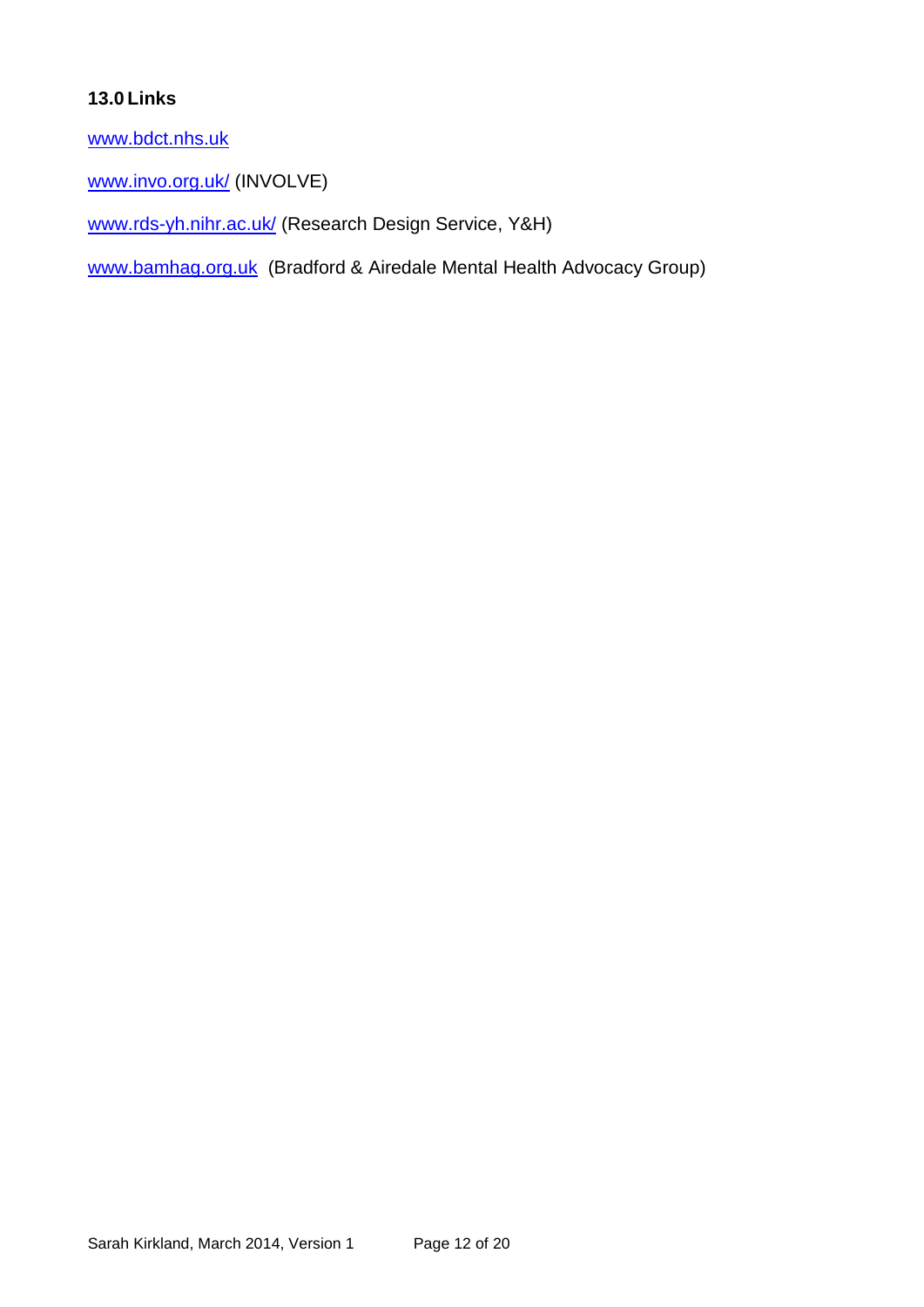## <span id="page-12-0"></span>**14.0 Appendices**

## <span id="page-12-1"></span>**Appendix A – Glossary7**

#### **Abstract:**

This is a brief summary of a research study and its results. It should tell you why the study was done, how the researchers went about it and what they found.

#### **Analysis:**

Data Analysis involves examining and processing research data, in order to answer the questions that the project is trying to address. It involves identifying patterns and drawing out the main themes and is often done with specialist computer software.

#### **BAMHAG:**

Bradford and Airedale Mental Health Advocacy Group

#### **BME**:

Black, minority, ethnic

#### **Clinical Research:**

Clinical research aims to find out the causes of human illness and how it can be treated or prevented. This type of research is based on examining and observing people with different conditions and sometimes comparing them with healthy people. It can also involve research on samples of blood or other tissues, or tests such as scans or X-rays. Clinical researchers will also sometimes analyse the information in patient records or the data from health and lifestyle surveys.

#### **CCG:**

Clinical Commissioning Groups are groups of GP practices that are responsible for commissioning the majority of health and care services for patients.

## **CSU:**

Clinical Support Units provide a range of support services to CCG's, including supporting research in primary care.

## **Clinical Trial:**

Clinical trials are research studies involving people who use services, which compare a new or different type of treatment with the best treatment currently available. They test whether the new or different treatment is safe, effective and any better than what already exists. No matter how promising a new treatment may appear during tests in a laboratory, it must go through clinical trials before its benefits and risks can really be known.

**Consent:** (often referred to as 'informed consent'). A process by which a person voluntarily confirms his or her willingness to participate in a particular study, after having been informed of all aspects of the study that are relevant to that person's decision to participate. Informed consent is documented by means of a written, signed and dated informed consent form.

#### **Data:**

1

Data is the information collected through research. It can include written information, numbers, sounds and pictures. It is usually stored on computer, so that it can be analysed, interpreted and then communicated to others e.g. in reports, graphs or diagrams.

#### **Dissemination:**

Dissemination involves communicating the findings of a research project to a wide range of people who might find it useful. This can be done through:

- Producing reports (often these are made available on the Internet)
- Publishing articles in journals or newsletters
- Issuing press releases
- Giving talks at conferences.

It is also important to feedback the findings of research to research participants.

<sup>7</sup> Staley K. (2009) Exploring Impact: Public involvement in NHS, public health and social care research. INVOLVE, Eastleigh, p98 (Adapted from)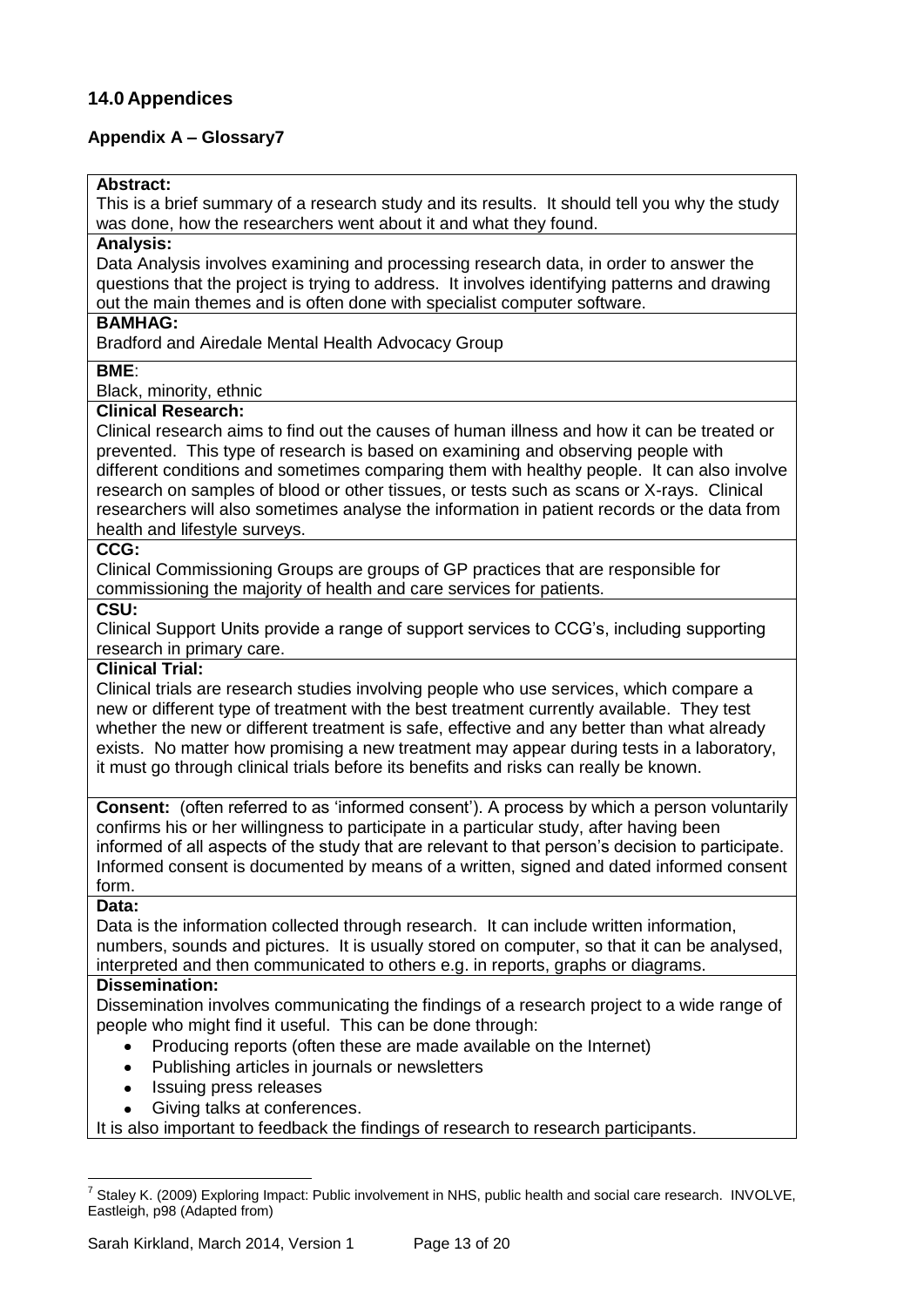## **Focus Group:**

A focus group is a small group of people brought together to talk. The purpose is to listen and gather information. It is a good way to find out how people feel or think about an issue, or to come up with possible solutions to problems.

#### **'Grey literature':**

Grey literature is material that is less formal than an article in a peer review journal or a chapter in a book – so it's not easily tracked down. It includes internal reports, committee minutes, conference papers, factsheets, newsletters and campaigning material. However, 'grey literature' may be made available on request and is increasingly available on the Internet.

## **Involvement Typology:**

The level or degree of involvement, e.g. 'consultation' is when someone is invited to give their views on a proposed scheme or idea, whereas 'control' would indicate a far greater level of involvement e.g. advising on research priorities.

**LGBT**:

Lesbian, gay, bi-sexual, trans-gender

#### **Outcome measures:**

Outcome measures are measurements of the effects of a treatment or service. They might include physical measurements – for example measuring blood pressure or psychological measurements – for example measuring people's sense of well-being. So if someone takes part in research, they may be asked questions, or may be asked to have extra tests to assess how well the treatment or service has worked.

#### **Participant:**

A participant is someone who takes part in a research project. Sometimes research participants are referred to as research 'subjects'.

#### **Patient information sheet (PIS):**

Researchers must provide a patient information leaflet to everyone they invite to take part in a research study, to ensure people can make an informed decision about this. The leaflet explains what taking part will involve and should include details about:

- Why the research is being done, how long it will last and what methods will be used  $\bullet$
- The possible risks and benefits
- What taking part will practically involve e.g. extra visits to a hospital or a researcher coming to interview someone at home
- What interventions are being tested or what topics an interview will cover
- How the researchers will keep participants information confidential
- What compensation is available to people if they are harmed as a result of taking part in the research
- Who to contact for further information
- How the results will be shared with others

#### **Peer interviewers:**

In peer interviews the participants are interviewed by people who have a similar experience to them – their peers. For example, in a project to find out about children's experiences of after school care, children with experience of using after school care may act as peer interviewers, asking other children for their views.

#### **Peer review:**

Peer reviewing is where a research proposal or a report of research is read and commented on by people with similar interests and expertise to those who wrote the proposal or report. Peer reviewers might be members of the public, researchers or other professionals. Peer review helps to check the quality of a report or research proposal. Members of the public who act as peer reviewers may choose to comment on:

- Whether the research addresses an important and relevant question
- The methods used by researchers
- The quality of public involvement in the research.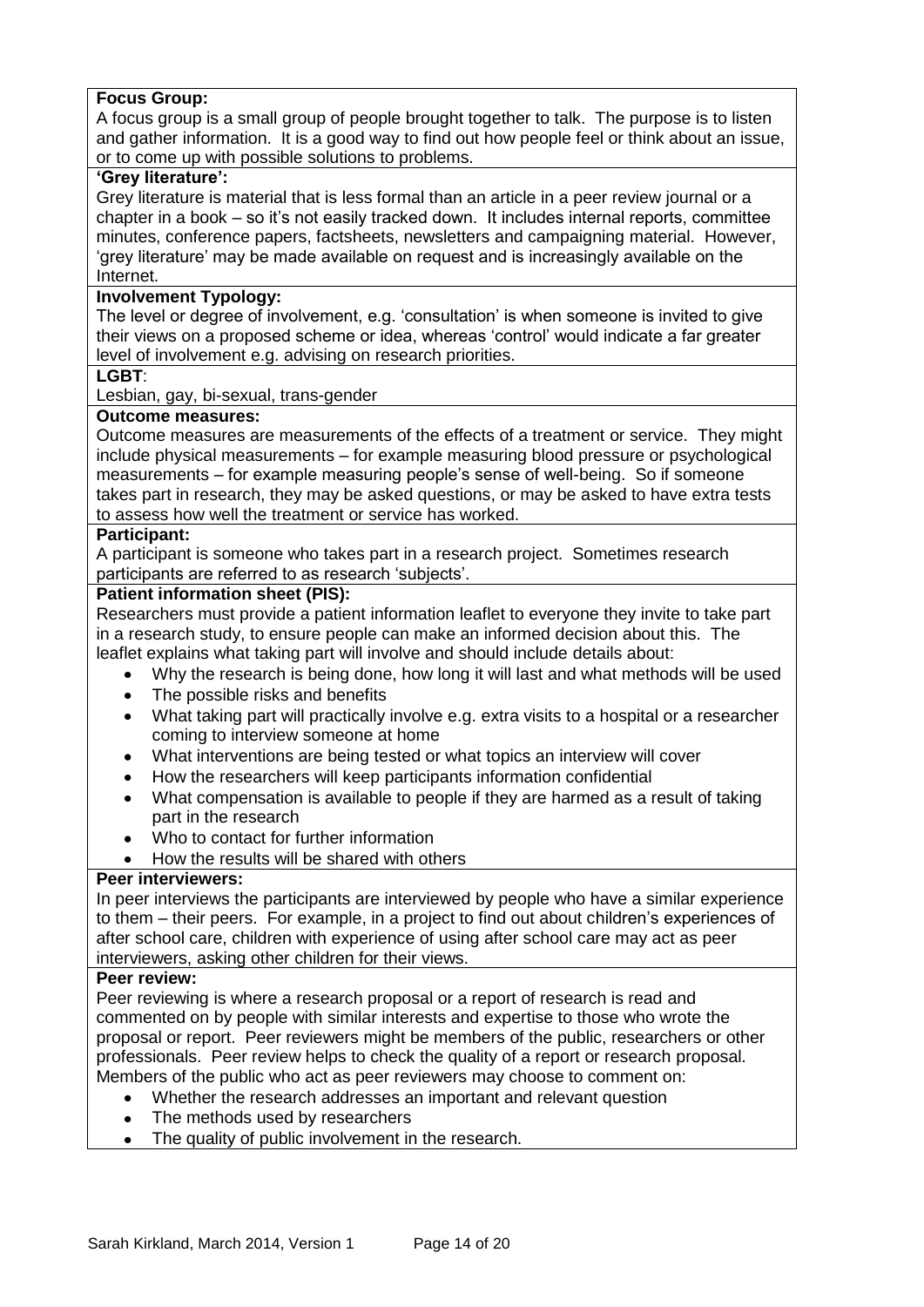## **Placebo:**

A placebo is a fake or dummy treatment that is designed to be harmless and to have no effect. It allows researchers to test for the 'placebo effect'. The placebo effect is a psychological response where people feel better because they have received a treatment, and not because the treatment has a specific effect on their condition. By comparing people's responses to the placebo and to the treatment being tested, researchers can tell whether the treatment is having any real benefit.

## **Proposal:**

## see **Research Proposal**

## **Protocol:**

A protocol is the plan for a piece of research. It usually includes information about:

- What question the research is asking and its importance/relevance
- The background and context of the research, including what other research has been done before
- How many people will be involved
- Who can take part
- The research method
- What will happen to the results and how they will be publicised.

A protocol describes in great detail what the researchers will do during the research. Usually, it cannot be changed without going back to a research ethics committee for approval.

## **Qualitative research:**

Qualitative research is used to explore and understand people's beliefs, experiences, attitudes or behaviours. It asks questions about how and why. Qualitative research might ask questions about why people want to stop smoking. It won't ask how many people have tried to stop smoking. It does not collect data in the form of numbers. Qualitative researchers use methods like focus groups and interviews (telephone and face-to-face interviews.

#### **Quantitative research**:

In quantitative research, researchers collect data in the form of numbers. So they measure things or count things. Quantitative research might ask a question like how many people visit their GP each year or what proportion of children have an MMR vaccine, or whether a new drug lowers blood pressure more than the drugs that are usually used. Quantitative researchers use methods like surveys and clinical trials.

#### **Randomised controlled trial**:

A controlled trial compares two groups of people: an experimental group who receive the new treatment and a control group who receive the usual treatment or a placebo. The control group allows the researchers to see whether the treatment they are testing is any more or less effective than the usual or standard treatment. In a randomised controlled trial (RCT) the decision about which group a person joins is random (i.e. based on chance). A computer will decide rather than the researcher or the participant. Randomisation ensures that the two groups are as similar as possible except for the treatment they receive. This is important because it means that the researcher can be sure that any differences between the groups are only due to the treatment.

## **Research Proposal:**

This is usually an application form or set of papers that researchers have to complete to say what research they want to do and how they want to do it. It will also cover the aim of the research, what the research questions are, who will be involved (both as participants and in carrying out the research), the timescale and the cost.

## **Stakeholder:**

A stakeholder is anyone who has an interest in a research project. It includes the people and organisations who are actively involved, as well as the people who might be affected by the outcomes.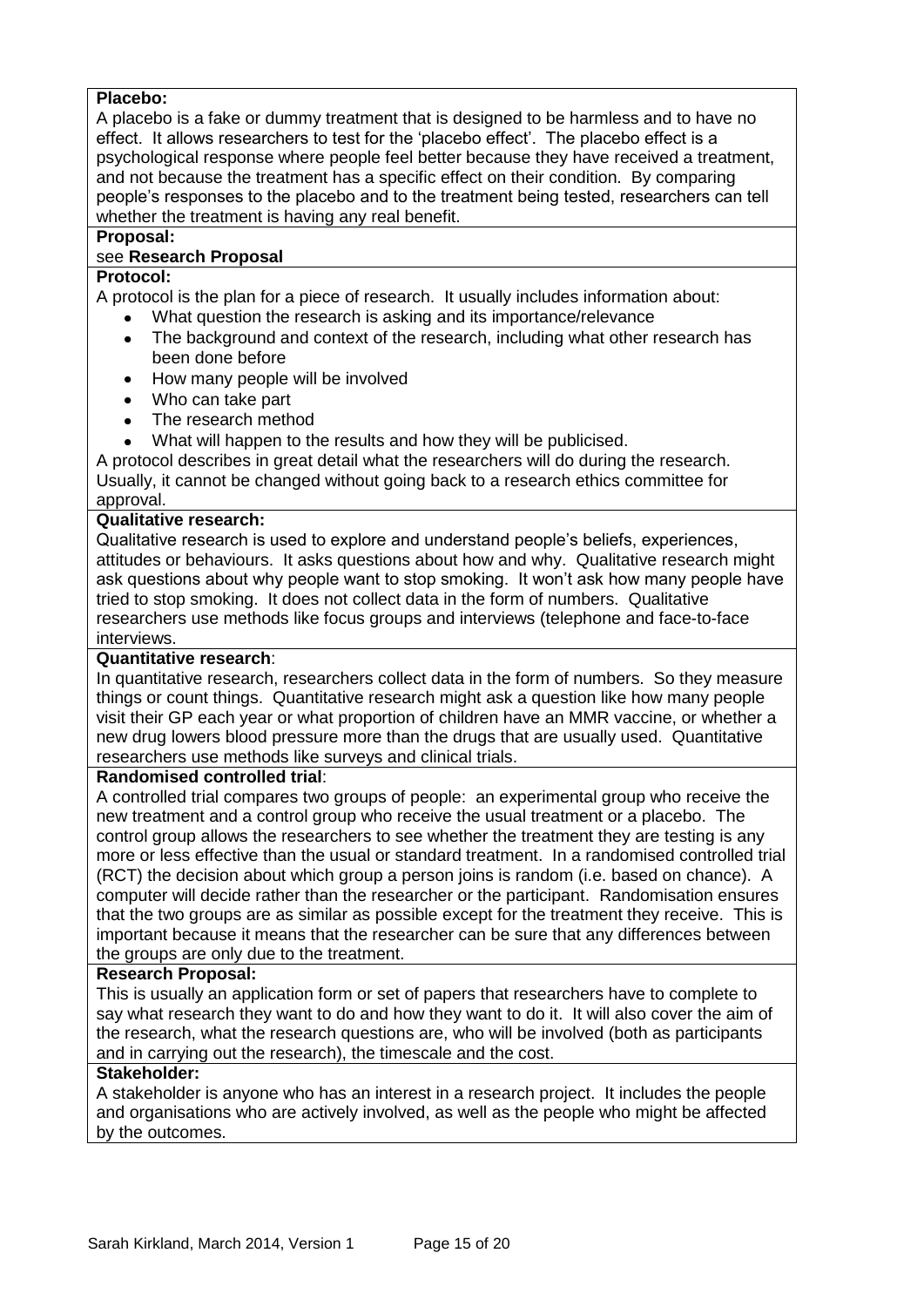#### **Systematic review:**

Systematic reviews aim to bring together the results of all studies addressing a particular research question that have been carried out around the world. They provide a comprehensive and unbiased summary of the research. For example one clinical trial may not give a clear answer about the effectiveness of a treatment. This might be because the difference between the treatments being tested was very small, or because only a small number of people took part in the trial. So systematic reviews are used to bring the results of a number of similar trials together, to piece together and assess the quality of all of the evidence. Combining the results from a number of trials may give a clearer picture.

#### **User researcher:**

A user researcher is someone who uses or has used health and/or social care services because of illness or disability, who is also a researcher. Not all researchers who use health or social care services call themselves user researchers. Calling yourself a user researcher is making a statement about your identity as a service user as well as a researcher.

## **XPLORE:**

A service-user led research project running within BDCT.

#### **Web Portal:**

A specially designed Web page within a larger website which brings together information from a range of diverse sources in a uniform way.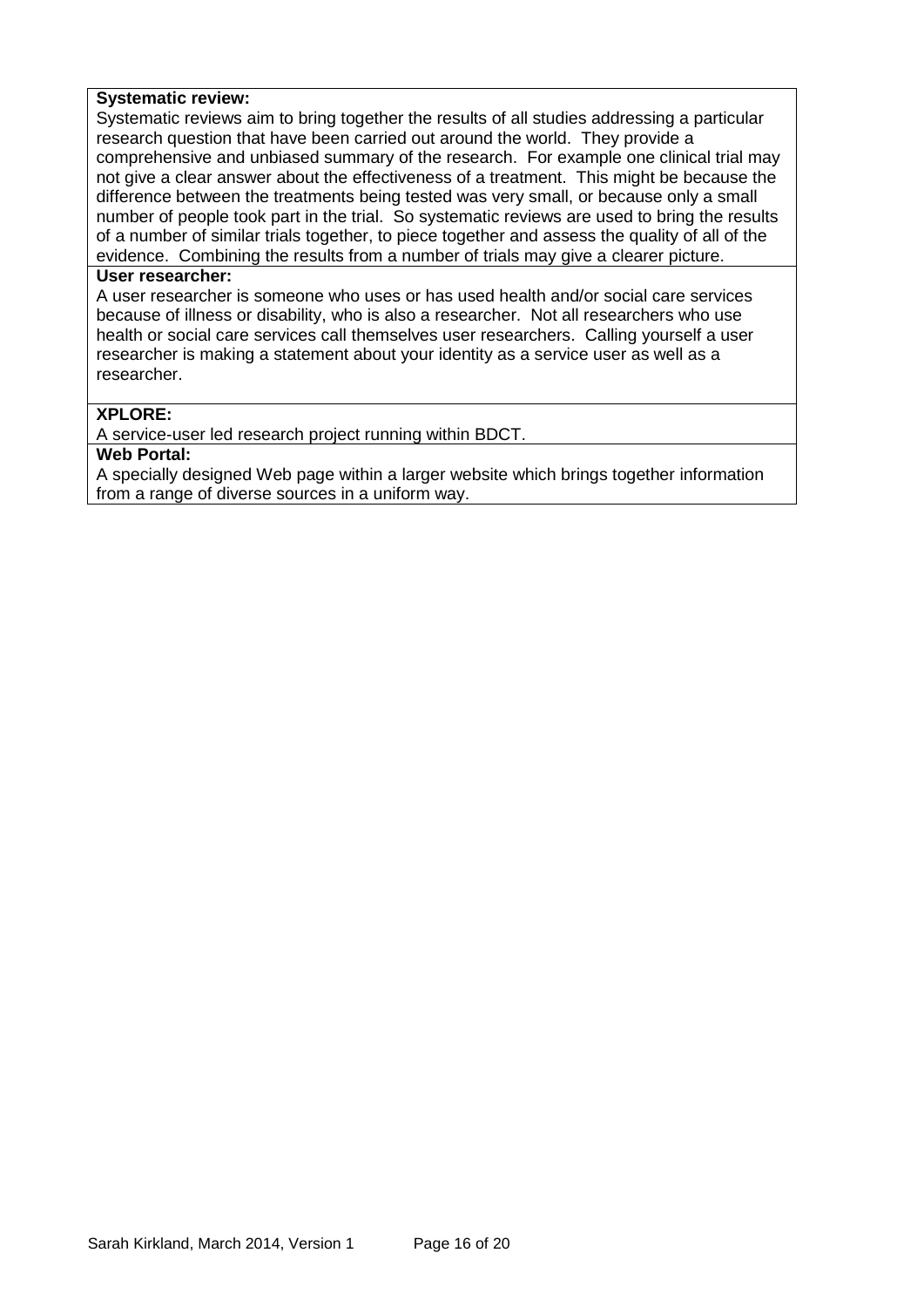# <span id="page-16-0"></span>**Appendix B – BDCT Services**

| <b>Mental Health</b>                                                                                                                                                                                                                           | <b>Community Health</b>                                                                                                                                                                                                                                   | <b>Learning Disability</b>                                                                                                                                 |
|------------------------------------------------------------------------------------------------------------------------------------------------------------------------------------------------------------------------------------------------|-----------------------------------------------------------------------------------------------------------------------------------------------------------------------------------------------------------------------------------------------------------|------------------------------------------------------------------------------------------------------------------------------------------------------------|
| <b>Adult Mental Health:</b>                                                                                                                                                                                                                    | <b>Adult Services:</b>                                                                                                                                                                                                                                    | <b>Specialist Services:</b>                                                                                                                                |
| In-patient Wards<br>$\bullet$<br><b>Urgent Response</b><br>$\bullet$<br><b>Intensive Home</b><br>$\bullet$<br><b>Treatment Team</b><br><b>Housing Related</b><br>Support<br>Day Services                                                       | <b>District Nurses</b><br>$\bullet$<br><b>Community Matrons</b>                                                                                                                                                                                           | Behavioural outreach<br>team<br>Community matrons<br>٠<br><b>Clinical team</b><br>٠<br>Health facilitation team<br>Learning disability<br>psychiatric team |
| <b>Child &amp; Adolescent Mental</b>                                                                                                                                                                                                           | <b>Allied Professionals and</b>                                                                                                                                                                                                                           | <b>In-patient Services:</b>                                                                                                                                |
| Health:                                                                                                                                                                                                                                        | <b>Planned Care:</b>                                                                                                                                                                                                                                      |                                                                                                                                                            |
| <b>ADHD</b><br>$\bullet$<br>Looked After Children<br>(LAC)<br>Severe Learning<br>Disability (SLD)/Autistic<br>spectrum conditions<br>(ASC)<br>Substance misuse<br>٠<br>Youth offending<br>٠<br>Eating disorders<br>$\bullet$<br>Family therapy | Speech and Language<br>$\bullet$<br>therapy<br>Foot health<br>Homeless & New<br>Arrivals team<br>Carers connection<br>٠<br>Tissue viability<br>٠<br>Hospice at Home<br>Palliative care<br>Continence<br>Nursing support<br><b>COPD</b><br>Pulmonary rehab |                                                                                                                                                            |
| <b>Low Secure Services:</b>                                                                                                                                                                                                                    | <b>Children &amp; Family:</b>                                                                                                                                                                                                                             |                                                                                                                                                            |
| Occupational therapy<br>Psychology<br>$\bullet$                                                                                                                                                                                                | Health visiting<br>School nursing<br>Safeguarding children<br>Family nurse<br>partnership                                                                                                                                                                 |                                                                                                                                                            |
| <b>Older People's Mental</b>                                                                                                                                                                                                                   | <b>Dental Services:</b>                                                                                                                                                                                                                                   |                                                                                                                                                            |
| Health:<br><b>Dietetics</b><br><b>Memory Assessment</b><br>Occupational therapy<br>Physiotherapy<br>Psychological<br>therapies<br>Speech & Language                                                                                            | <b>Salaried services</b><br><b>Emergency services</b>                                                                                                                                                                                                     |                                                                                                                                                            |
| <b>Substance Misuse:</b>                                                                                                                                                                                                                       | <b>Specialist:</b>                                                                                                                                                                                                                                        |                                                                                                                                                            |
| Alcohol care team<br>Multi agency ante natal<br>services<br>Physical health<br>Substance misuse                                                                                                                                                | Health on the street<br>Working women's<br>support<br><b>Health trainers</b><br>Social prescribing<br>Champion's Show the<br>Way<br>Health of Men                                                                                                         |                                                                                                                                                            |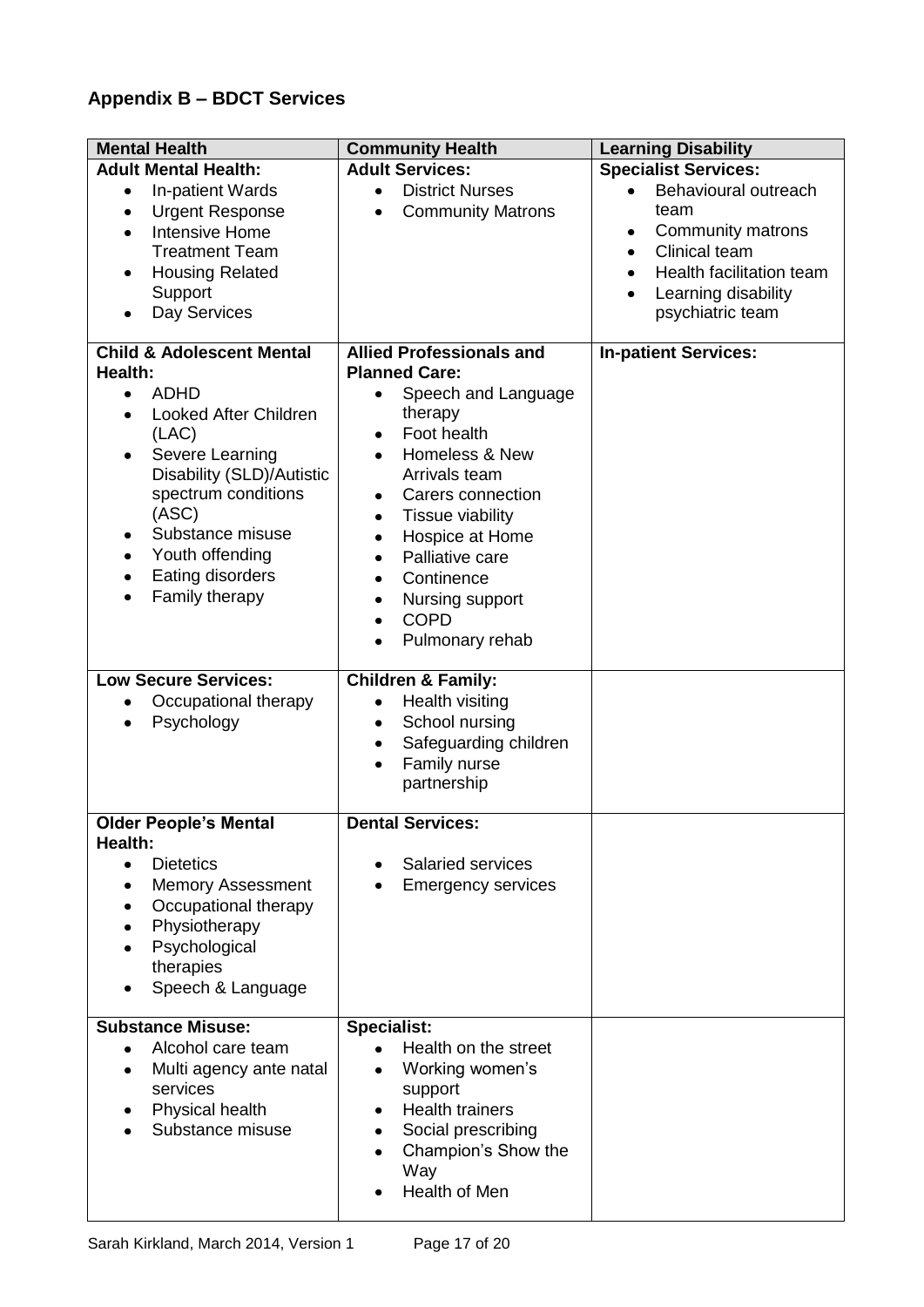# <span id="page-17-0"></span>**Appendix C – Current PPI Opportunities**

| <b>Research</b><br>activity            | <b>Description</b>                                                                                        | <b>Progress</b>             | <b>Level of PPI</b>                                                            |
|----------------------------------------|-----------------------------------------------------------------------------------------------------------|-----------------------------|--------------------------------------------------------------------------------|
| "OK to ask"<br>campaign                | National campaign to<br>raise awareness                                                                   | annual                      |                                                                                |
| <b>XPLORE</b><br><b>Research Study</b> | Project to assess the<br>impact of long journey<br>times on mental health<br>service users                |                             |                                                                                |
| PITSTOP!                               | Pilot Trial of Stop<br>Delirium!<br>A complex intervention to<br>reduce delirium in care<br>home settings | 18/24<br>months<br>complete | Lay representation on the<br><b>Implementation Team and Advisory</b><br>Board. |

*Current and forthcoming BDCT research studies to be added here (see action for Objective b. in the Action Plan)*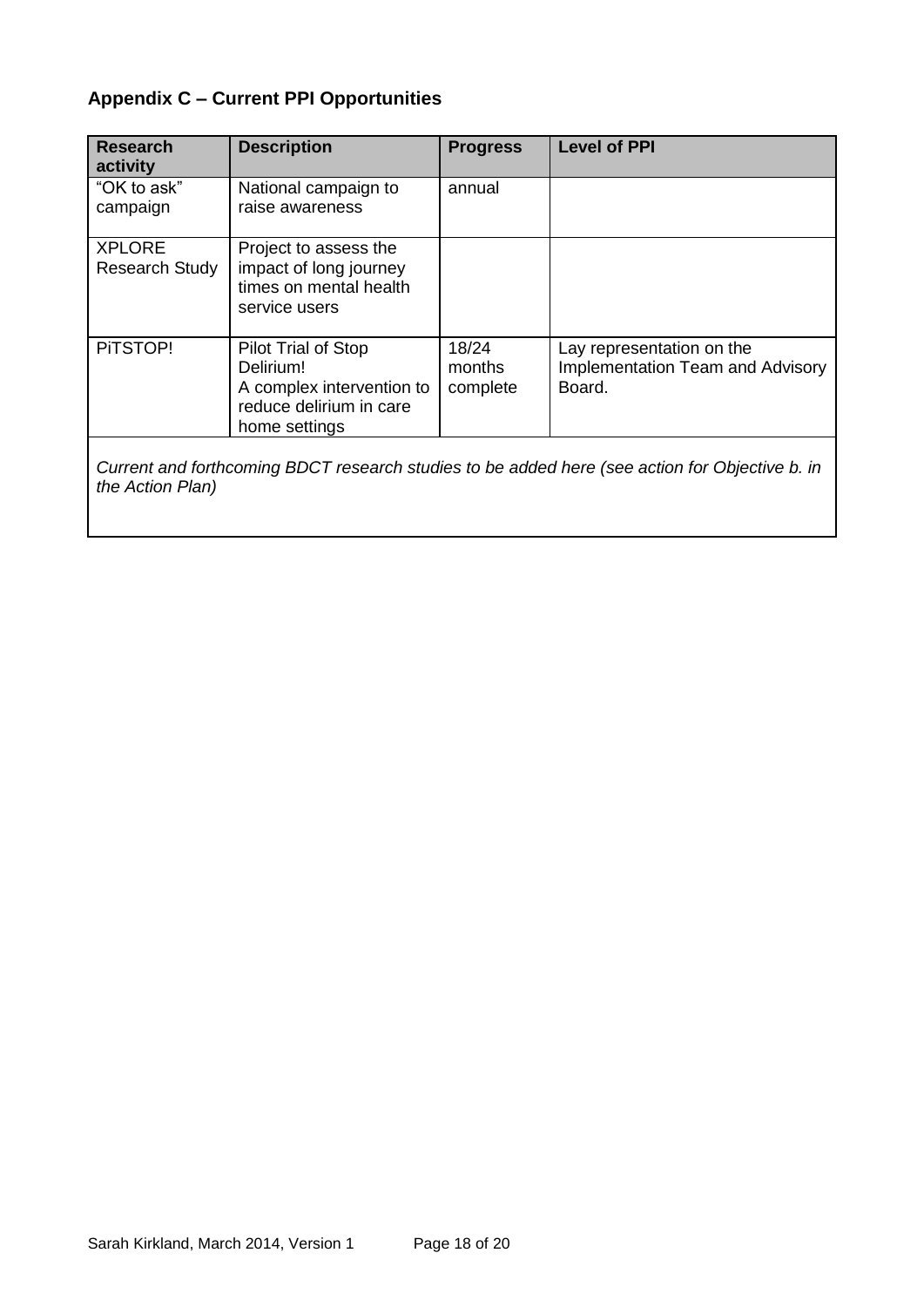# <span id="page-18-0"></span>**Appendix D – Resources, training and support for patients and the public to be involved in research**

| <b>Name</b>                                                                                                                                 | <b>Type</b>                                             | <b>Description</b>                                                                                                                                                                                                                                                                                                                                                                                                                                                                                                                                                                                                                                                                                                                                                                                                   | <b>Access at</b>                                                                            |
|---------------------------------------------------------------------------------------------------------------------------------------------|---------------------------------------------------------|----------------------------------------------------------------------------------------------------------------------------------------------------------------------------------------------------------------------------------------------------------------------------------------------------------------------------------------------------------------------------------------------------------------------------------------------------------------------------------------------------------------------------------------------------------------------------------------------------------------------------------------------------------------------------------------------------------------------------------------------------------------------------------------------------------------------|---------------------------------------------------------------------------------------------|
| PPI in the<br>research<br>process                                                                                                           | Online<br>leaflet                                       | This leaflet from the NIHR research design<br>service provides a brief overview of how<br>patients and the public can become involved<br>in all parts of the research process (cycle).                                                                                                                                                                                                                                                                                                                                                                                                                                                                                                                                                                                                                               | To be<br>embedded into<br><b>BDCT</b> website<br>for ease of<br>access at a<br>later stage. |
| The patient<br>and public<br>involvement                                                                                                    | <b>Book</b>                                             | A short handbook with all the key issues you<br>need to consider about PPI in research,<br>service development, commissioning or                                                                                                                                                                                                                                                                                                                                                                                                                                                                                                                                                                                                                                                                                     | Library,<br>bookshop,<br>amazon.                                                            |
| toolkit<br>Cartwright &<br>Crowe                                                                                                            |                                                         | provision.<br>A good short handbook.                                                                                                                                                                                                                                                                                                                                                                                                                                                                                                                                                                                                                                                                                                                                                                                 | Publisher:<br>Wiley-<br><b>Blackwell</b><br>Chichester<br>2011                              |
| Experienced<br>based co-<br>design<br>(EBCD)<br>toolkit                                                                                     | Online<br>co-design<br>toolkit<br>with case<br>examples | EBCD enables staff and patients (or other<br>service users) to co-design services and/or<br>care pathways, together in partnership. It is<br>a different service improvement approach<br>EBCD involves gathering experiences from<br>patients and staff via in-depth interviewing,<br>observations & group discussions,<br>identifying key 'touch points' (emotionally<br>significant and assigning positive or<br>negative feelings). A short edited film is<br>created from the patient interviews. This is<br>shown to staff and patients, conveying in an<br>impactful way how patients experience the<br>service. Staff and patients are then brought<br>together to explore findings and work in<br>small groups to identify and implement<br>activities that will improve the service or the<br>care pathway. | http://www.kin<br>gsfund.org.uk/<br>projects/ebcd                                           |
| Good<br>practice<br>guidance for<br>involving<br>carers,<br>family<br>members<br>and close<br>friends of<br>service<br>users in<br>research | Online<br>report                                        | A good practice guide for including carers,<br>patients and the public in research aimed at<br>professionals and users of research.                                                                                                                                                                                                                                                                                                                                                                                                                                                                                                                                                                                                                                                                                  | To be<br>embedded into<br><b>BDCT</b> website<br>for ease of<br>access at a<br>later stage. |